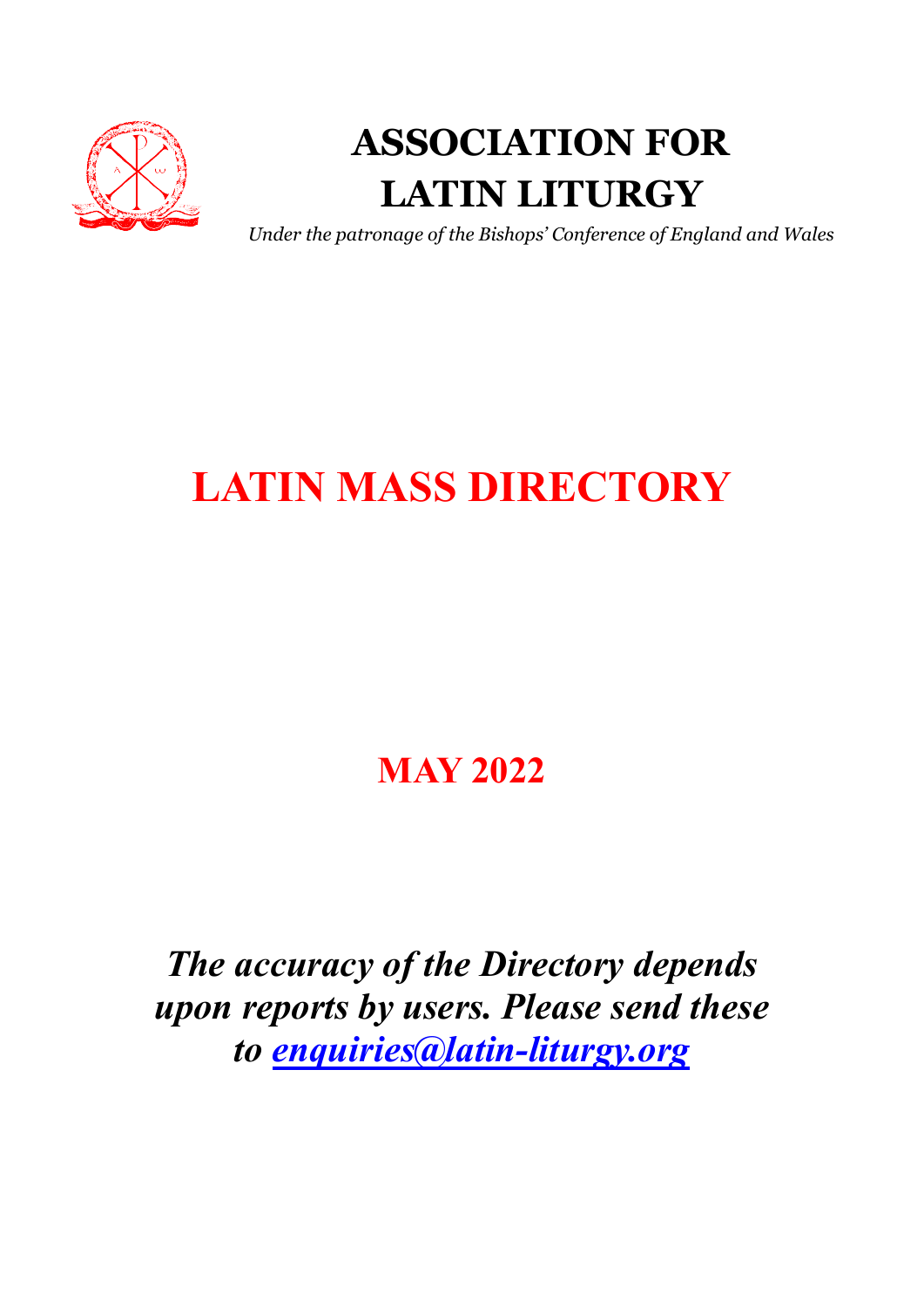### RECENT AMENDMENTS

| 5 January 2019   | Birkenhead added                                     |
|------------------|------------------------------------------------------|
| 10 January 2019  | Cromer added                                         |
| 29 January 2019  | Uxbridge removed                                     |
| 6 February 2019  | Corpus Christi, Maiden Lane, added                   |
| 24 March 2019    | Little Malvern - Monday Mass time updated            |
| 2 February 2020  | Bournemouth (Boscombe) removed                       |
| 19 November 2020 | Little Malvern - Monday Mass removed                 |
| 6 August 2021    | Bexleyheath Bostall Park added                       |
| 23 August 2021   | Bexleyheath Bostall Park Mass time altered           |
| 25 August 2021   | Bexleyheath Bostall Park Mass time updated           |
| 25 August 2021   | Holy Cross, Leicester, updated                       |
| 26 October 2021  | Bexleyheath Bostall Park, Saturday Mass<br>updated   |
| 25 February 2022 | Holy Cross, Leicester, updated                       |
| 1 March 2022     | St Peter, Leamington Spa, added                      |
| 27 May 2022      | Westminster Cathedral times updated<br>Molesey added |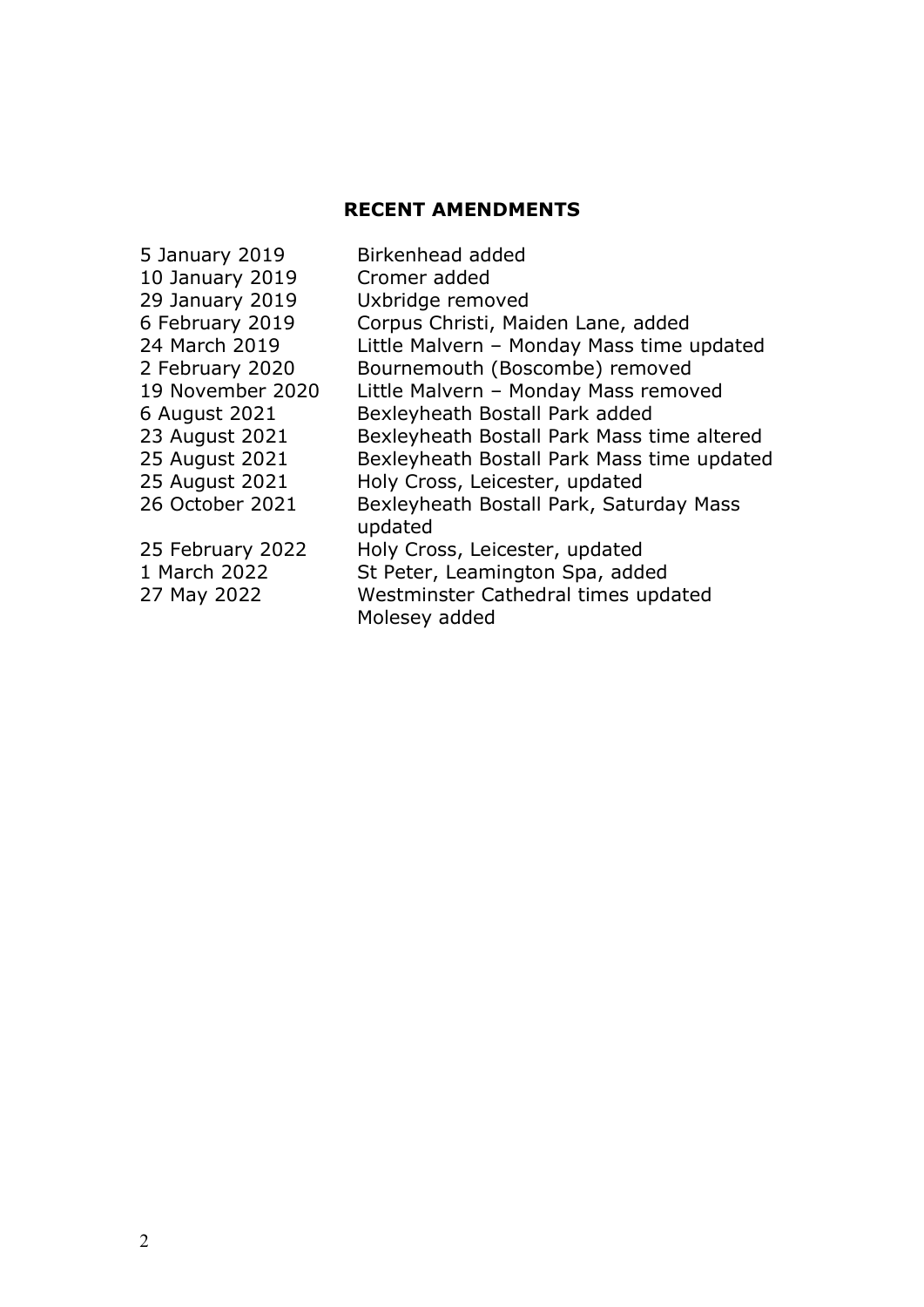### Information

Entries are arranged in alphabetical order of English counties, but with the Greater London section placed at the beginning; Scotland and Ireland are at the end. We include all churches which we have been informed use Latin in the current Ordinary Form of the Mass. Where these churches have old rite Extraordinary Form Masses, these are included. See the Latin Mass Society's website for more details.

The Directory may viewed below or downloaded here.

Telephone numbers are included to facilitate enquiries.

Care has been taken to ensure the accuracy of the information given but the situation in any parish is subject to change without notice either temporarily or permanently. Mass arrangements are liable to alteration in the holiday season, especially where choirs are involved. Many parishes publish their newsletters on their websites and this can be a useful source of current information.

Please email any amendments, additions or suggestions using the website's 'Contact' page.

## **Key**

Masses in the Novus Ordo (1970 Missal) are classified as follows:

- A SUNG, and A said: Full Latin Mass (normally with readings and sermon in English);
- B Sung, and B said: Latin, but with some vernacular intermediate between A and C;
- C Sung: Sung parts in Latin, but spoken parts in the vernacular.

Masses in the Extraordinary rite (1962 Missal) are included where they are celebrated at churches which also have Novus Ordo Masses in Latin, and are classified as follows:-

- (1962 Missal) SUNG: Missa Cantata in Latin;
- (1962 Missal) said: Low Mass in Latin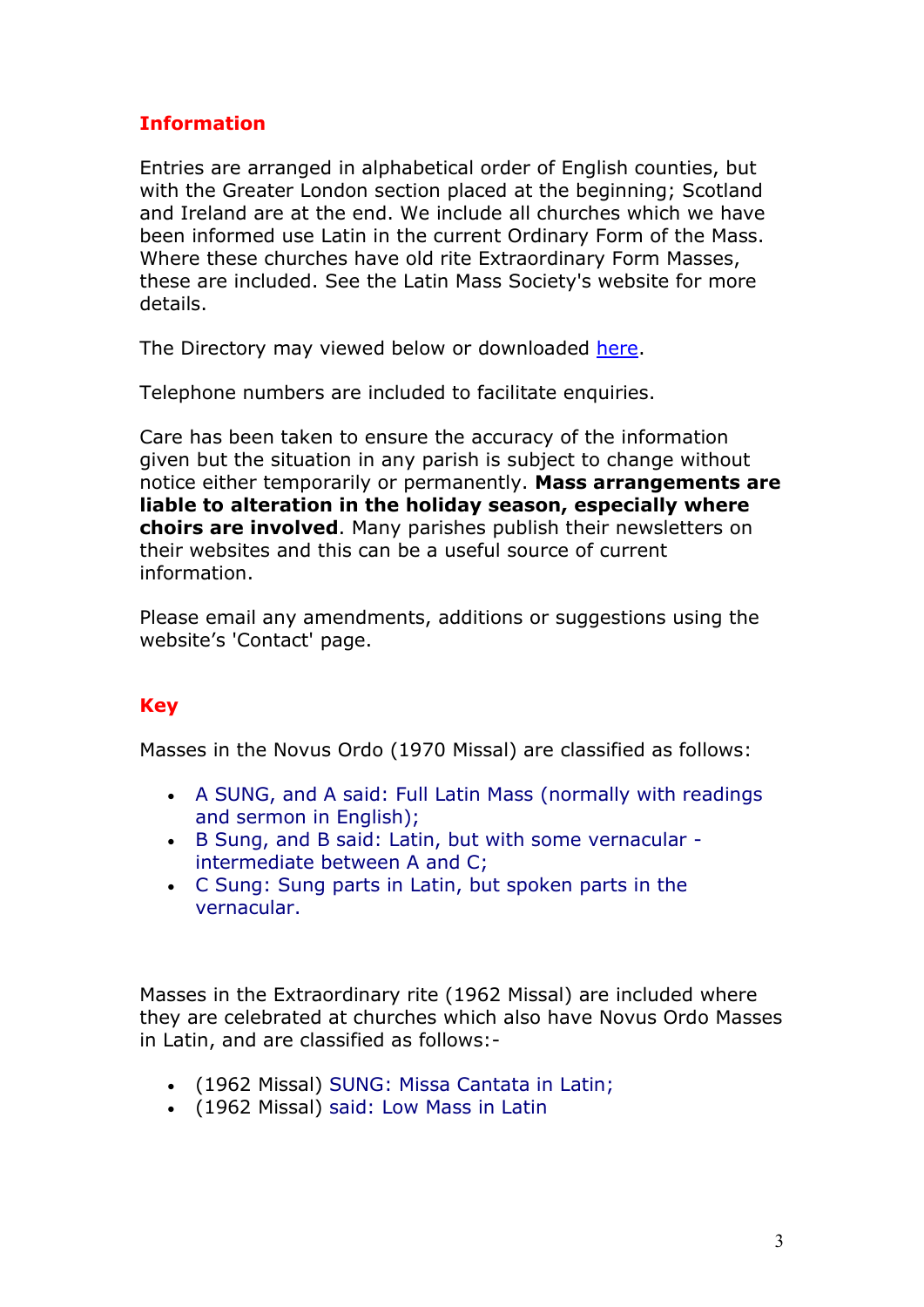# LATIN MASS DIRECTORY

# FOR ENGLAND & WALES

# with some entries for Scotland and Ireland

### CENTRAL LONDON

SW1 Westminster (Victoria) SW3 Chelsea SW7 South Kensington NW8 St John's Wood (see North London) W1 Farm St (Mayfair) W1 Soho W1 Spanish Place W8 Kensington EC1 Ely Place (Holborn) EC1 Clerkenwell WC2 Covent Garden WC2 Kingsway

### GREATER LONDON – NORTH

N11 New Southgate N12 North Finchley NW3 Hampstead NW5 Haverstock Hill NW8 St Johns Wood

### GREATER LONDON – WEST

TW15 Ashford W5 Ealing HA0 Sudbury TW11 Teddington

### GREATER LONDON – SOUTH

SE1 Southwark BR3 Beckenham DA7 Bexleyheath SE3 Blackheath SE13 Lewisham SW12 Balham KT3 New Malden KT8 Molesey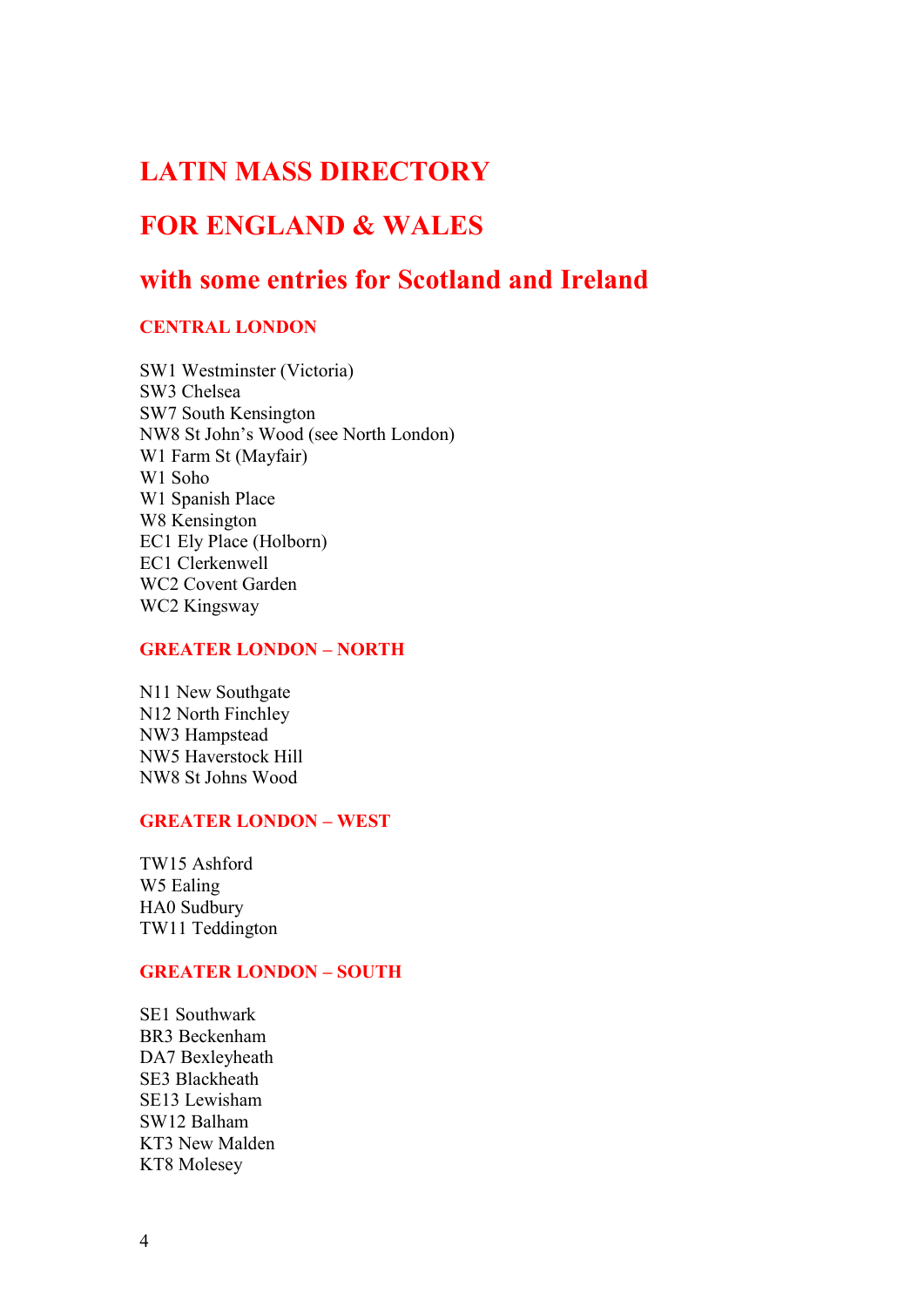SW16 Norbury TW10 Richmond SW17 Tooting SW19 Wimbledon

### **CAMBRIDGESHIRE**

Cambridge

### **CHESHIRE**

Chester

### DEVON

Buckfastleigh

### **DORSET**

Bournemouth Marnhull

### **ESSEX**

Brentwood

### GLAMORGAN

Cardiff

### **GLOUCESTERSHIRE**

Cheltenham Prinknash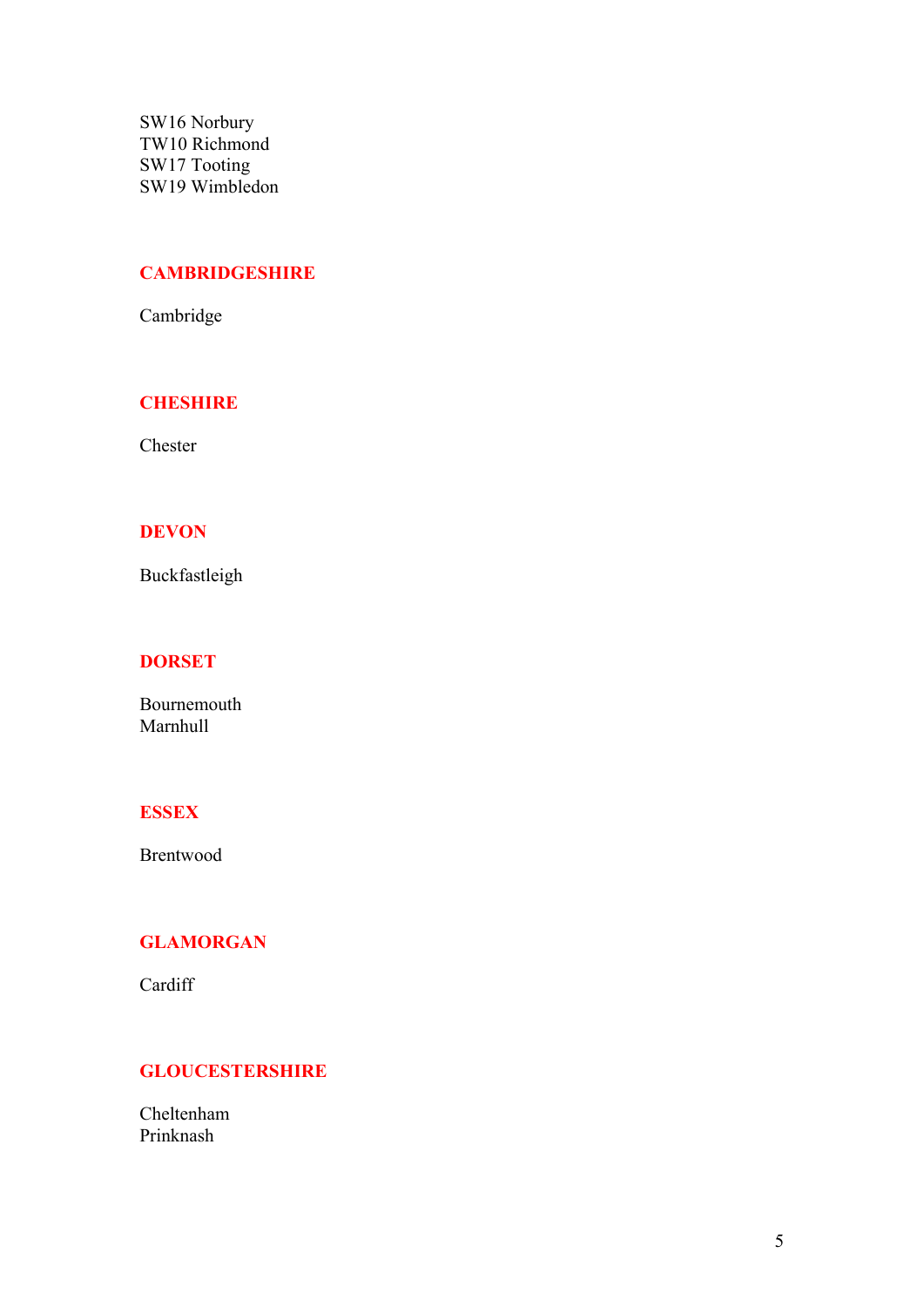### GREATER MANCHESTER

Manchester

### **HAMPSHIRE**

Farnborough

### **HERTFORDSHIRE**

Hoddesdon

### ISLE OF WIGHT

Quarr (Ryde) Ryde

### **KENT**

Beckenham (see Greater London – south) Bexleyheath (see Greater London – south) Hythe Sevenoaks

### LEICESTERSHIRE

Leicester Narborough

### MERSEYSIDE

Birkenhead Liverpool 3

### NORFOLK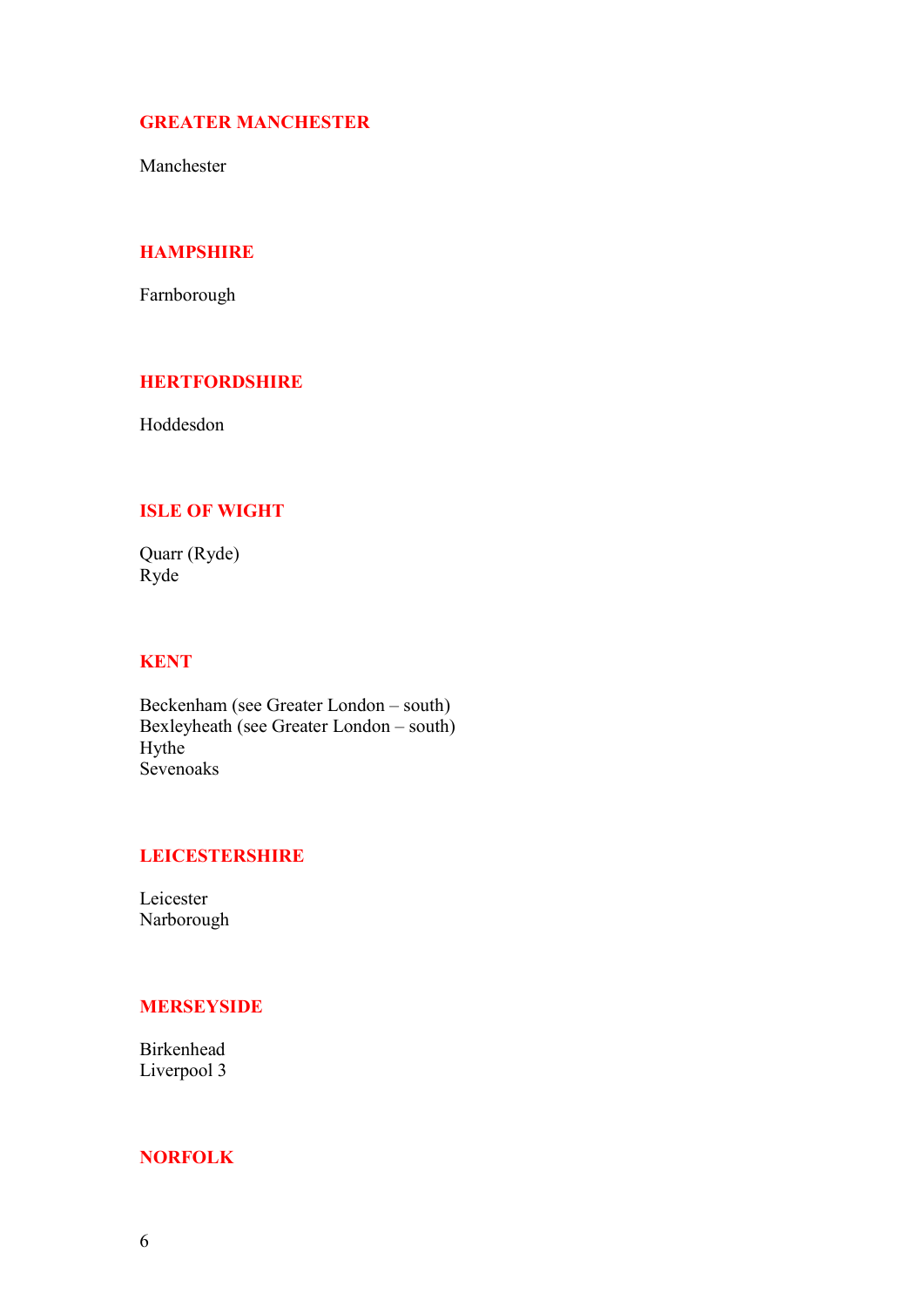Cromer

### NOTTINGHAMSHIRE

Nottingham

### **OXFORDSHIRE**

Oxford

### SOMERSET

Downside

### **SURREY**

Chilworth Molesey (see Greater London – south) New Malden (see Greater London – south) Richmond (see Greater London – south)

### SUSSEX (East)

Arundel Hove

### SUSSEX (West)

Parkminster (nr Horsham)

### **WARWICKSHIRE**

Leamington Spa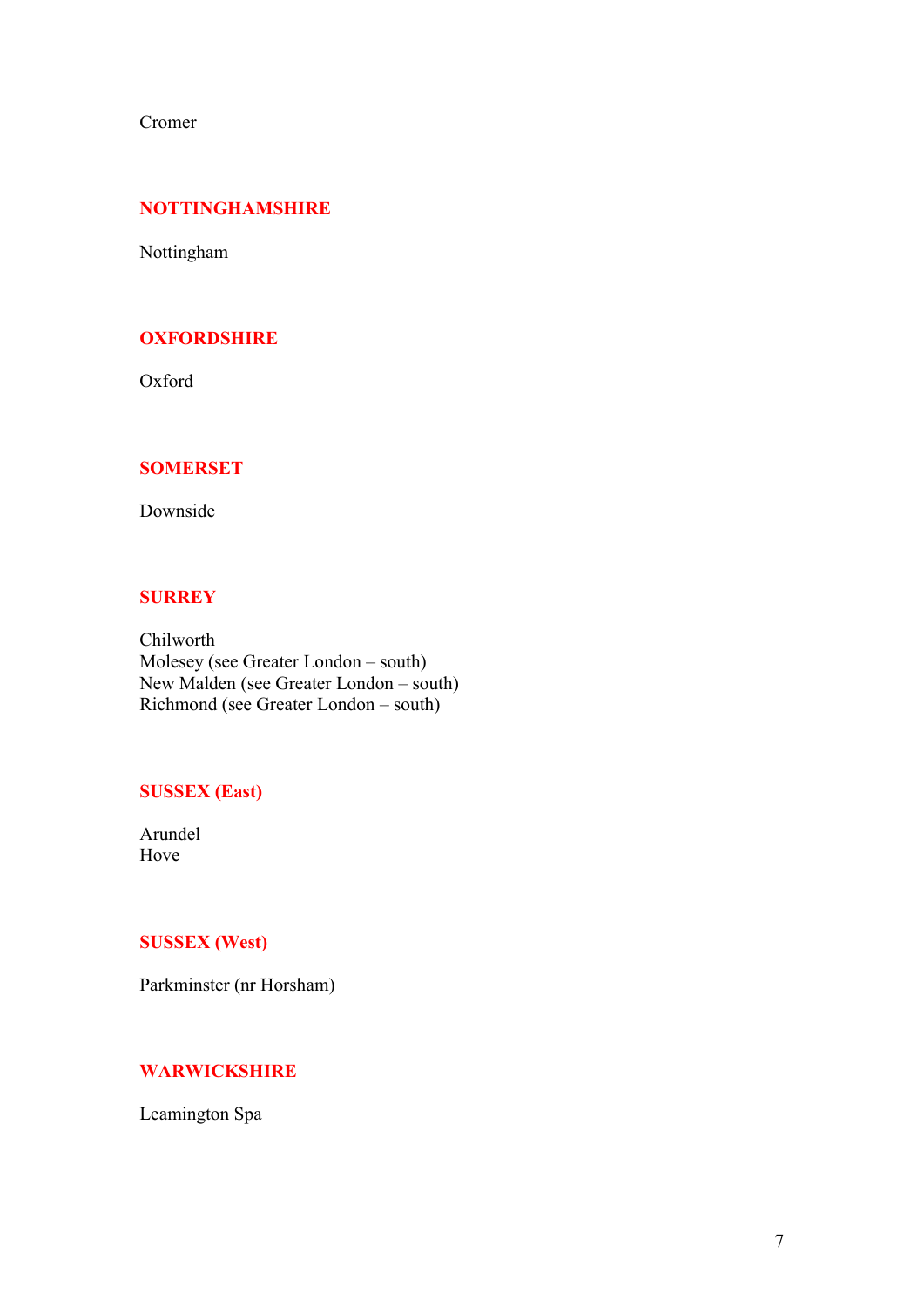### WEST MIDLANDS

Birmingham Sedgley Solihull

### **WILTSHIRE**

Wardour

### **WORCESTERSHIRE**

Little Malvern

### **YORKSHIRE**

Ampleforth Leeds York

### **SCOTLAND**

KIRKALDY PLUSCARDEN (Morayshire)

### IRELAND

DUBLIN 1 DUBLIN 4 County Limerick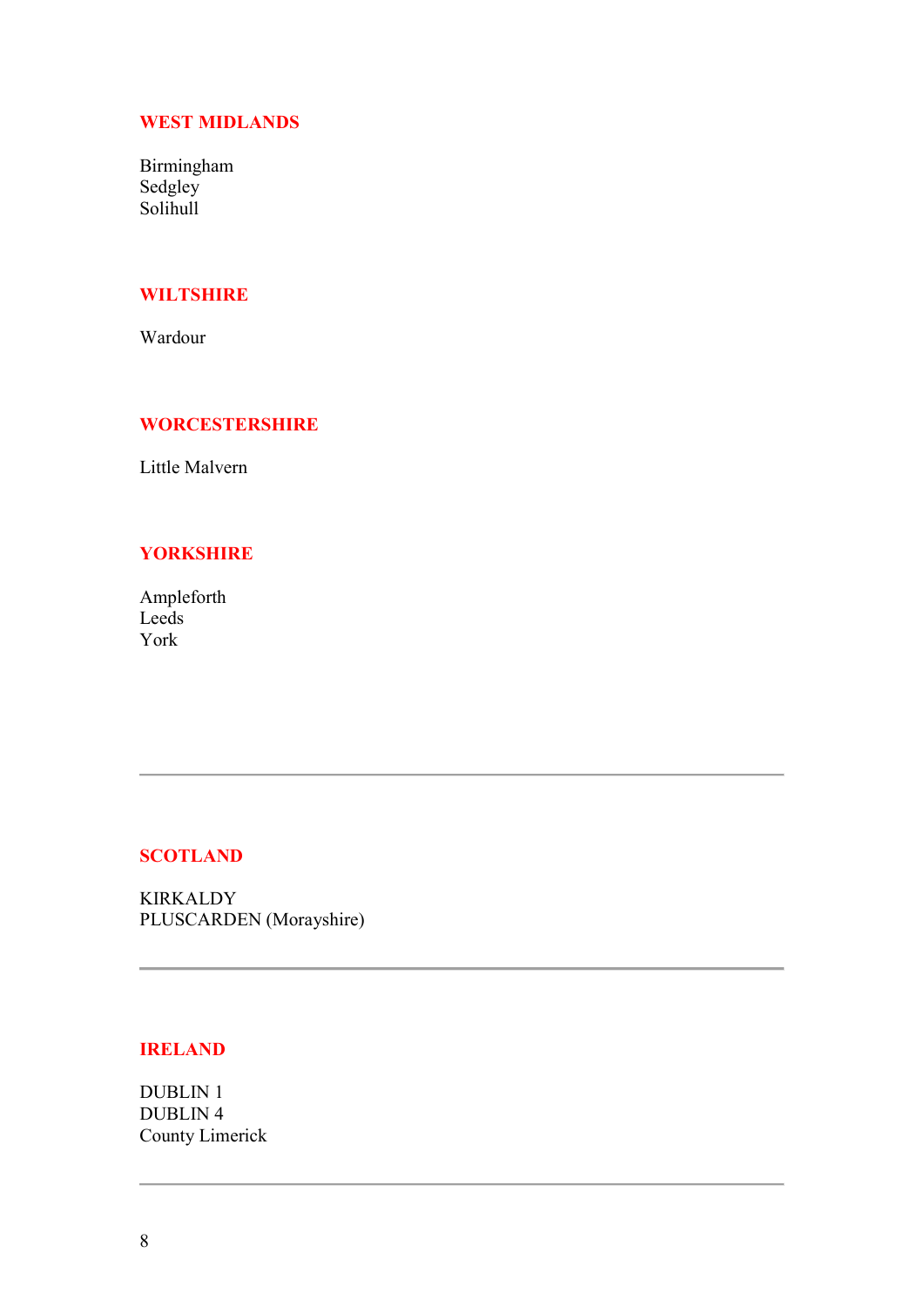# CENTRAL LONDON

### SW1 WESTMINSTER (Victoria)

### WESTMINSTER CATHEDRAL

Ashley Place Tel: 020 7834 7452 Each Sunday 12.00 B SUNG Most Saturdays 10.30 A SUNG Most Weekdays 10.30 A SAID and 17.30 B SUNG Solemn V & B Sundays 16.00 2nd Saturdays – in Lady Chapel 16.30 (1962 Missal) SAID

### SW3 CHELSEA

# ST MARY

Cadogan Street Tel: 020 7589 5487 Each Sunday 11.30 B SUNG

### HOLY REDEEMER & ST THOMAS MORE

Cheyne Row Tel: 020 7352 0777 Each Sunday 11.00 B SUNG

### SW7 SOUTH KENSINGTON

### THE ORATORY

Brompton Road Tel: 020 7589 4811 Each Sunday 09.00 (1962 Missal) SAID Each Sunday 11.00 A SUNG Solemn Vespers & Benediction 15.30

Mondays to Saturdays 08.00 (1962 Missal) SAID (in St Joseph's Chapel)

Mondays to Fridays 18.00 A SAID (A SUNG on Major Feasts) Saturdays (most) 12.15 (1962 Missal) SAID (in St Wilfrid's Chapel)

on the Eve of Holydays Solemn First Vespers & Benediction 17.30 First Mass of the Feast 18.30 A SAID Holydays 08.00 (1962 Missal) SAID and 18.30 A SUNG

### W1 FARM ST (Mayfair)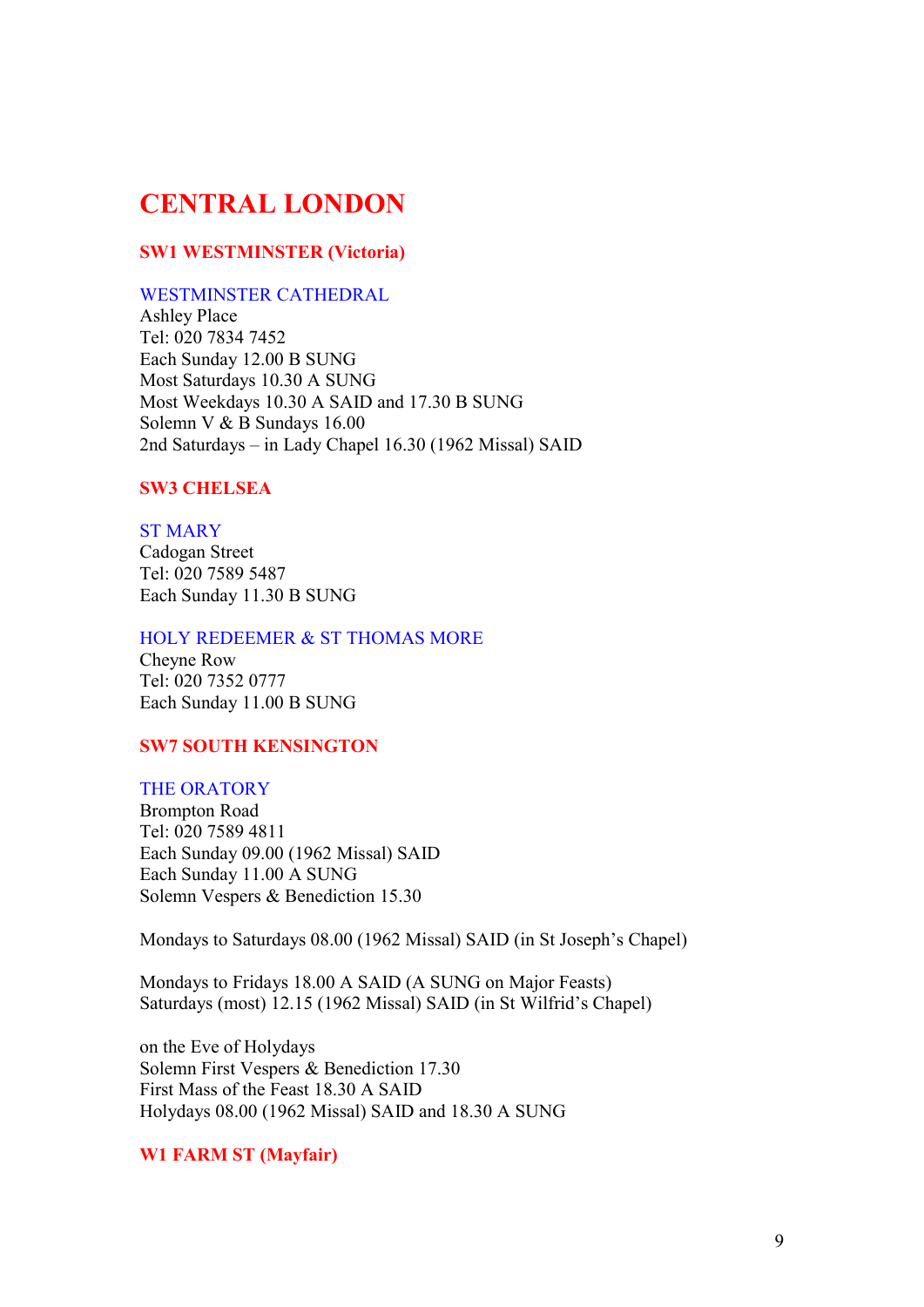### IMMACULATE CONCEPTION (Jesuits)

Farm Street Tel: 020 7493 7811 Each Sunday 11.00 A SUNG

### W1 SOHO

#### ST PATRICK

Soho Square Tel: 020 7437 2010 2nd and 4th Sundays 11.00 C SUNG

### W1 SPANISH PLACE

### ST JAMES

George Street; Tel: 020 7935 0943 Each Sunday 09.30 (1962 Missal) SAID Each Sunday 10.30 A SUNG Holydays 11.00 (1962 Missal) SAID

### W8 KENSINGTON

### OUR LADY OF MOUNT CARMEL

(Discalced Carmelites) Kensington Church Street Tel: 020 7937 9866 Each Sunday 11.00 B SUNG

### EC1 ELY PLACE (Holborn)

### ST ETHELDREDA (Rosminians)

Ely Place, Holborn Circus Tel: 020 7405 1061 Each Sunday 11.00 A SUNG 1st Fridays 18.00 (1962 Missal) SAID

### EC1 CLERKENWELL

### ITALIAN CHURCH (ST PETERS)

136 Clerkenwell Road Tel: 020 7837 1528 Each Sunday 11.00 B/C SUNG

### WC2 COVENT GARDEN

### CORPUS CHRISTI

Shrine of the Blessed Sacrament 1-5 Maiden Lane, WC2E 7NB Tel: 020 7836 4700 Each Sunday 11.30 A SUNG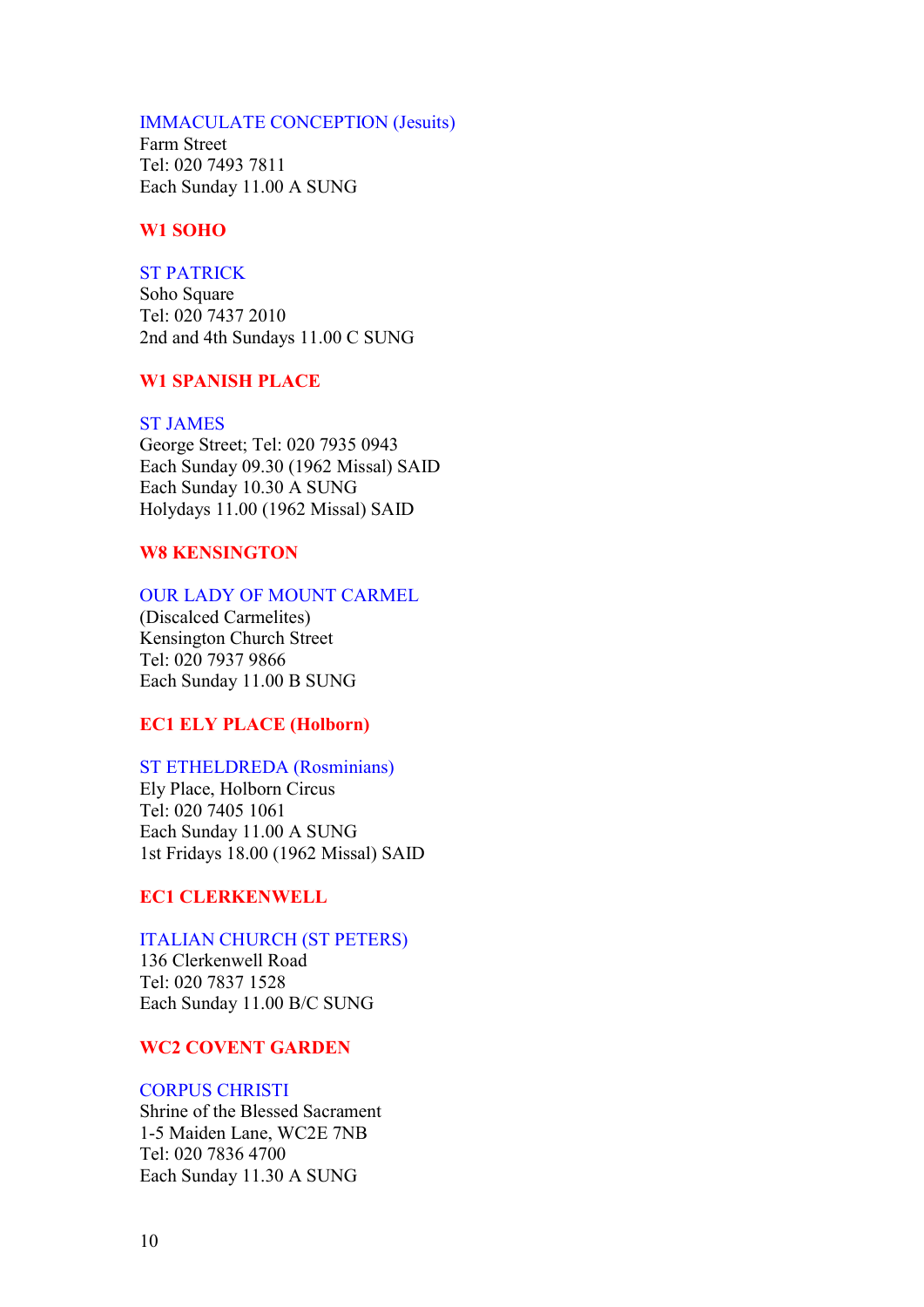Mondays and 2nd Fridays 18.30 (1962 Missal) Holydays 8.00 (1962 Missal)

### WC2 KINGSWAY

### ST ANSELM & ST CECILIA

Kingsway Tel: 020 7405 0376 Each Sunday 12.00 A SUNG Holydays 18.00 B SUNG

# GREATER LONDON – NORTH

### N11 NEW SOUTHGATE

### OUR LADY OF LOURDES

Bowes Road Tel: 020 8368 1638 1st/3rd/5th Sundays 09.45 C SUNG

### N12 NORTH FINCHLEY

ST ALBAN 51 Nether Street Tel: 020 8446 0224 Each Sunday 08.45 C SUNG

### NW3 HAMPSTEAD

ST MARY'S Holly Place, Church Road Tel: 020 7435 6678 1st Sundays 11.30 B/C SUNG

### NW5 HAVERSTOCK HILL

### ST DOMINIC'S PRIORY

Southampton Road Tel: 020 7485 5491 Each Sunday 12.00 B/C SUNG Last Saturday 11.30 Dominican Rite SUNG

### NW8 ST JOHNS WOOD

### OUR LADY

Lisson Grove Tel: 020 7286 3214 Each Sunday 10.30 B/C SUNG (Polyphony)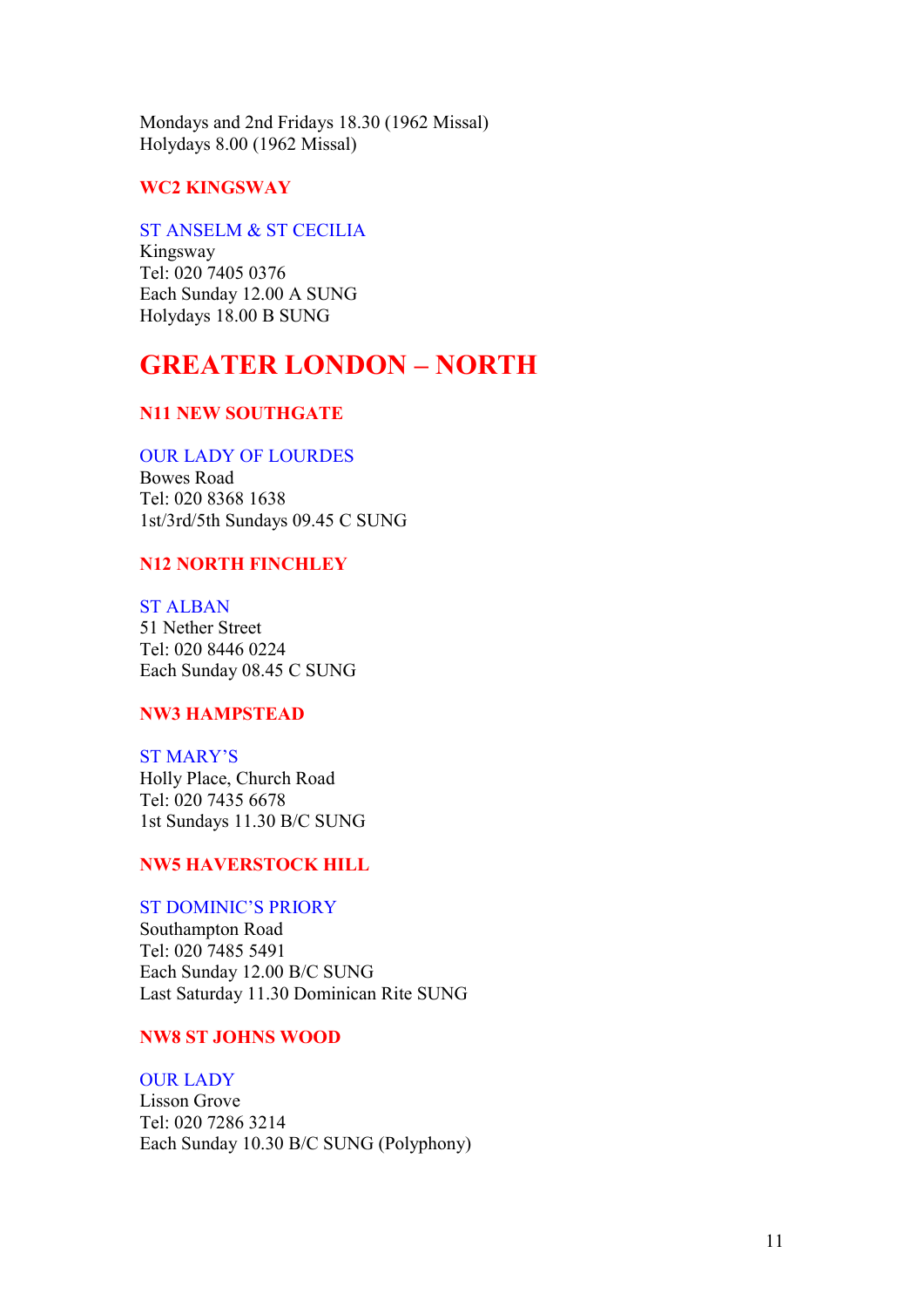# GREATER LONDON – WEST

### TW15 ASHFORD

### ST MICHAEL'S

112 Clarendon Grove, TW15 2QD Tel: 01784 252230 First Sundays 11.30 C SUNG

### W5 EALING

### ST BENEDICT'S ABBEY

Charlbury Grove Tel: 020 8998 2158 Each Sunday 10.30 B/C SUNG 1st Sundays 08.00 A SAID Every Weekday 18.00 B/C SUNG Each Saturday 09.15 B/C SUNG Holydays 18.00 B SUNG Feast Days 18.35 Vespers

### HA0 SUDBURY

### ST GEORGE

970 Harrow Road Sudbury Wembley, HA0 2QE Tel: 020 8904 2552 Most Sundays 11.15 B or C SUNG

### TW11 TEDDINGTON

#### SACRED HEART

262 Kingston Road, TW11 9JQ Tel: 020 8977 2986 2nd & 4th Sundays 11.15 C SUNG

## GREATER LONDON – SOUTH

### SE1 SOUTHWARK

### ST GEORGE'S CATHEDRAL

Lambeth Road Tel: 020 7928 3603 Each Sunday 11.30 C SUNG

### BR3 BECKENHAM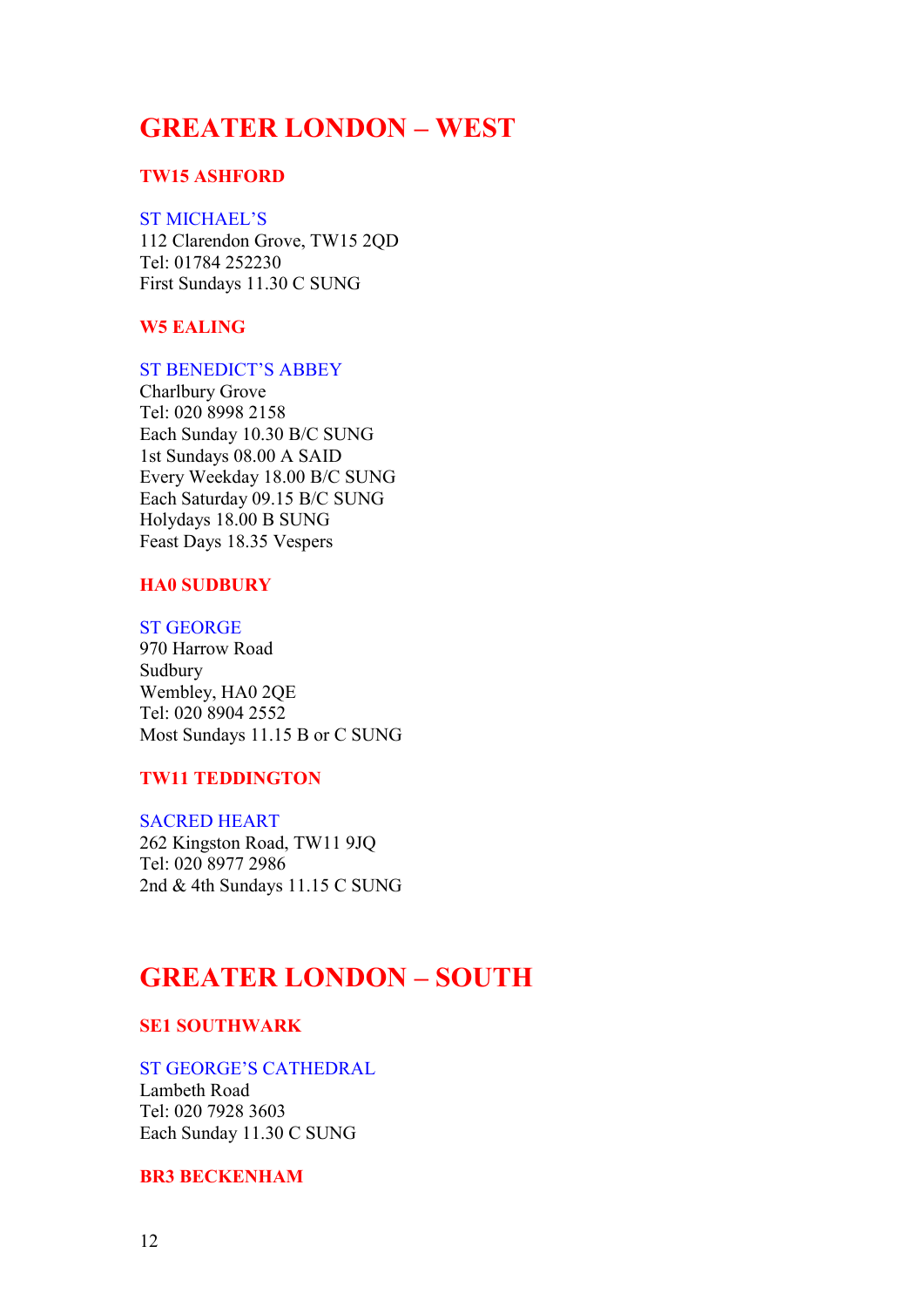#### ST EDMUND OF CANTERBURY

Village Way, BR3 3NP Tel: 020 8650 0970 3rd Sundays 11.00 A SUNG

### DA7 BEXLEYHEATH (BOSTALL PARK)

#### ST THOMAS MORE

Long Lane, DA7 5JW Tel: 020 8303 2189 Each Sunday 11.00 A SUNG Each Saturday 10.00 A Said (full Latin with English readings)

### SE3 BLACKHEATH

#### OUR LADY HELP OF CHRISTIANS

Cresswell Park Tel: 020 8852 5420 1st Sundays 11.00 A SUNG

### SE13 LEWISHAM

### ST SAVIOUR, ST JOHN THE BAPTIST & ST JOHN THE EVANGELIST

175 Lewisham High Street Tel: 020 8852 2490 First Sundays 11.30 C SUNG

### SW12 BALHAM

#### HOLY GHOST

Nightingale Square, SW12 8QN Tel: 020 8355 0211 Each Sunday 11.00 C SUNG

### KT3 NEW MALDEN

### ST JOSEPH

Montem Road, KT3 3QW Tel: 020 8942 2602 Each Sunday 11.30 C SUNG

#### KT8 MOLESEY

### ST BARNABAS

Vine Road, KT8 9LF Tel: 020 8941 8400 Each Sunday 11.00 B SUNG

SW16 NORBURY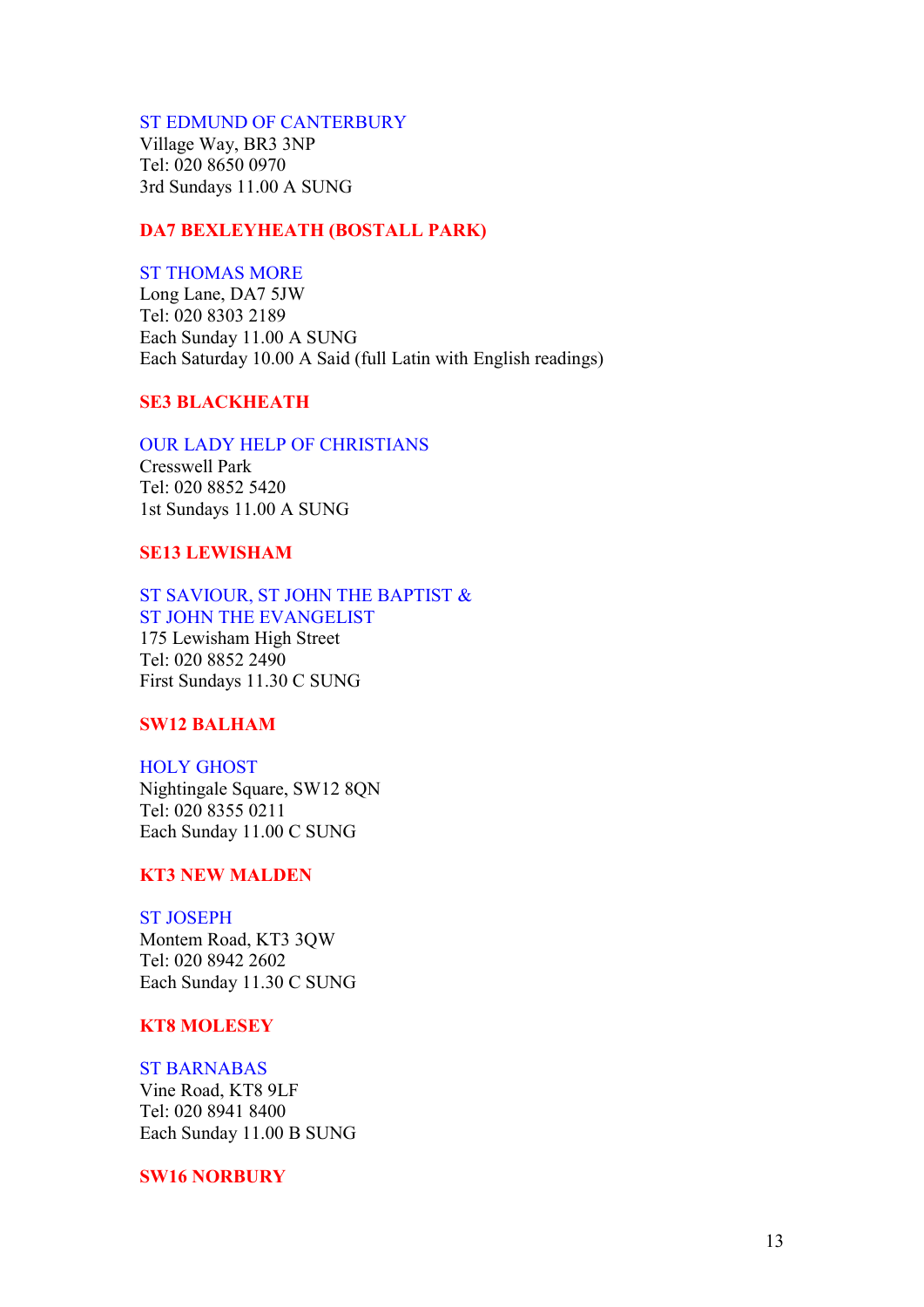### ST BARTHOLOMEW

Hepworth Road Tel: 020 8679 3545 1st & 3rd Sundays 11.30 B SUNG

### TW10 RICHMOND

### ST ELIZABETH

The Vineyard, TW10 6AQ Tel: 020 8940 2439 Each Sunday 11.00 C SUNG

### SW17 TOOTING & TOOTING BEC

### OUR LADY OF THE ASSUMPTION

Links Road Tel: 020 8769 4391 1st/3rd/(5th) Sundays 10.00 C SUNG

### ST ANSELM'S

9 Tooting Bec Road, SW17 8BS Tel: 020 8672 2179 First Sundays 11.15 C SUNG

### SW19 WIMBLEDON

### SACRED HEART

Edge Hill Tel: 020 8946 0305 1st/2nd/3rd Sundays 11.00 A SUNG

# **CAMBRIDGESHIRE**

### **CAMBRIDGE**

### OUR LADY & ENGLISH MARTYRS

Hills Road Tel: 01223 350787 Each Sunday 18.30 A SUNG Each Thursday 18.15 SAID

### UNIVERSITY CHAPLAINCY

Fisher House, Guildhall Street CB2 3NH Tel: 01223 350018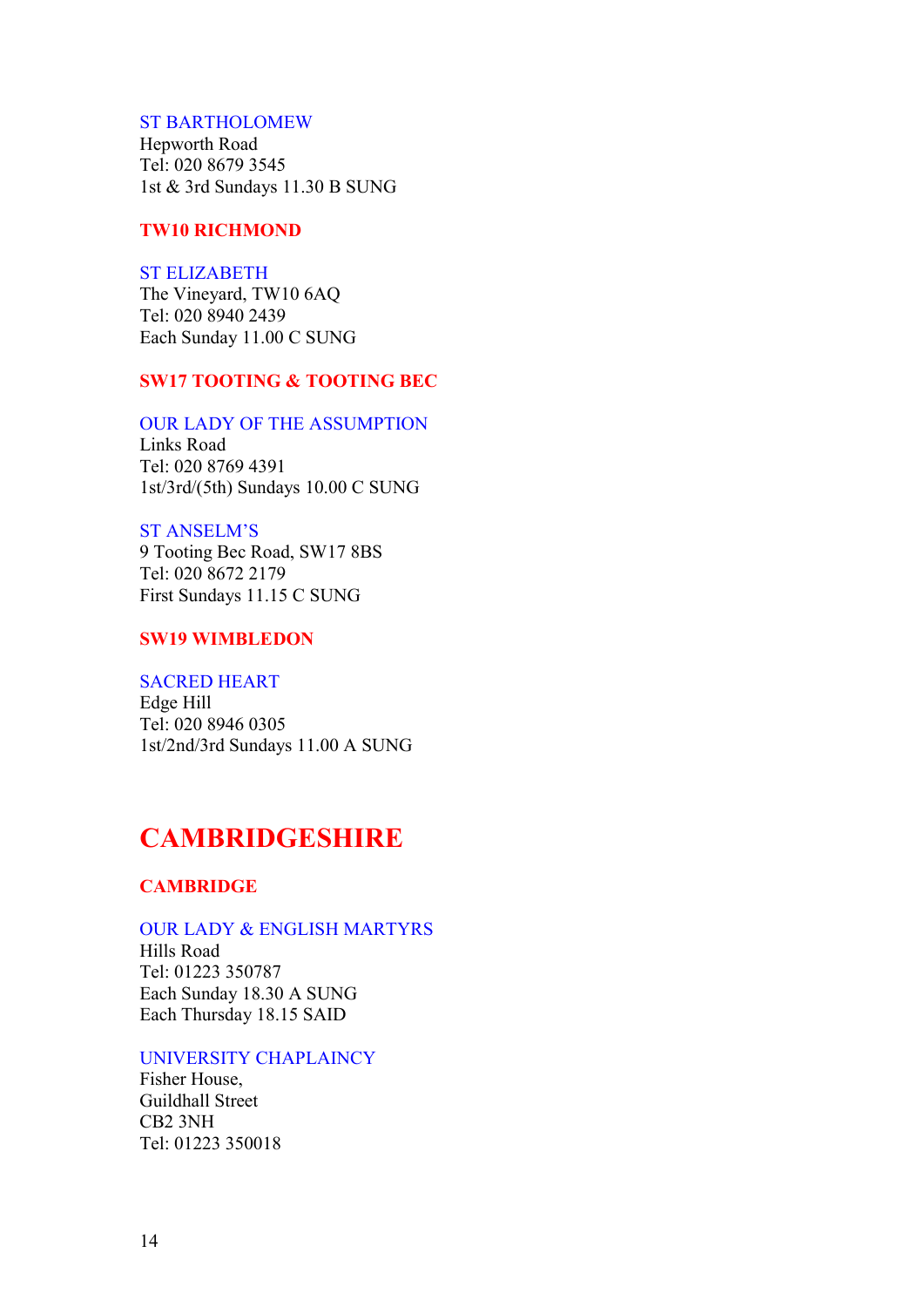Each Sunday 08.00 (1962 Missal) said (in Term) 09.00 A SUNG (in Term)

# **CHESHIRE**

### **CHESTER**

ST CLARE 27 Downsfield Road, Lache, Chester CH4 8HH Tel: 01244 671015 Each Sunday 11.15 B SUNG (Third Sunday is 1962 Missal)

# DEVON

### BUCKFASTLEIGH

### BUCKFAST ABBEY (Benedictines)

Tel: 01364 43301 Each Sunday 10.30 C SUNG Every Weekday 08.00 B SUNG Daily Vespers 18.30 and Compline 21.00 Each Sunday Benediction 19.00

# DORSET

### BOURNEMOUTH

### SACRED HEART (Oratory in Formation)

Richmond Hill, BH1 1BZ Tel: 01202 411140 Sundays, frequently, 10.30 C SUNG

### MARNHULL

### OUR LADY

Old Mill Lane Marnhull Dorset DT10 1JX Tel: 01258 820388 Most Tuesdays 8.00 A SAID

# ESSEX

### **BRENTWOOD**

CATHDEDRAL (ST MARY & ST HELEN) Ingrave Road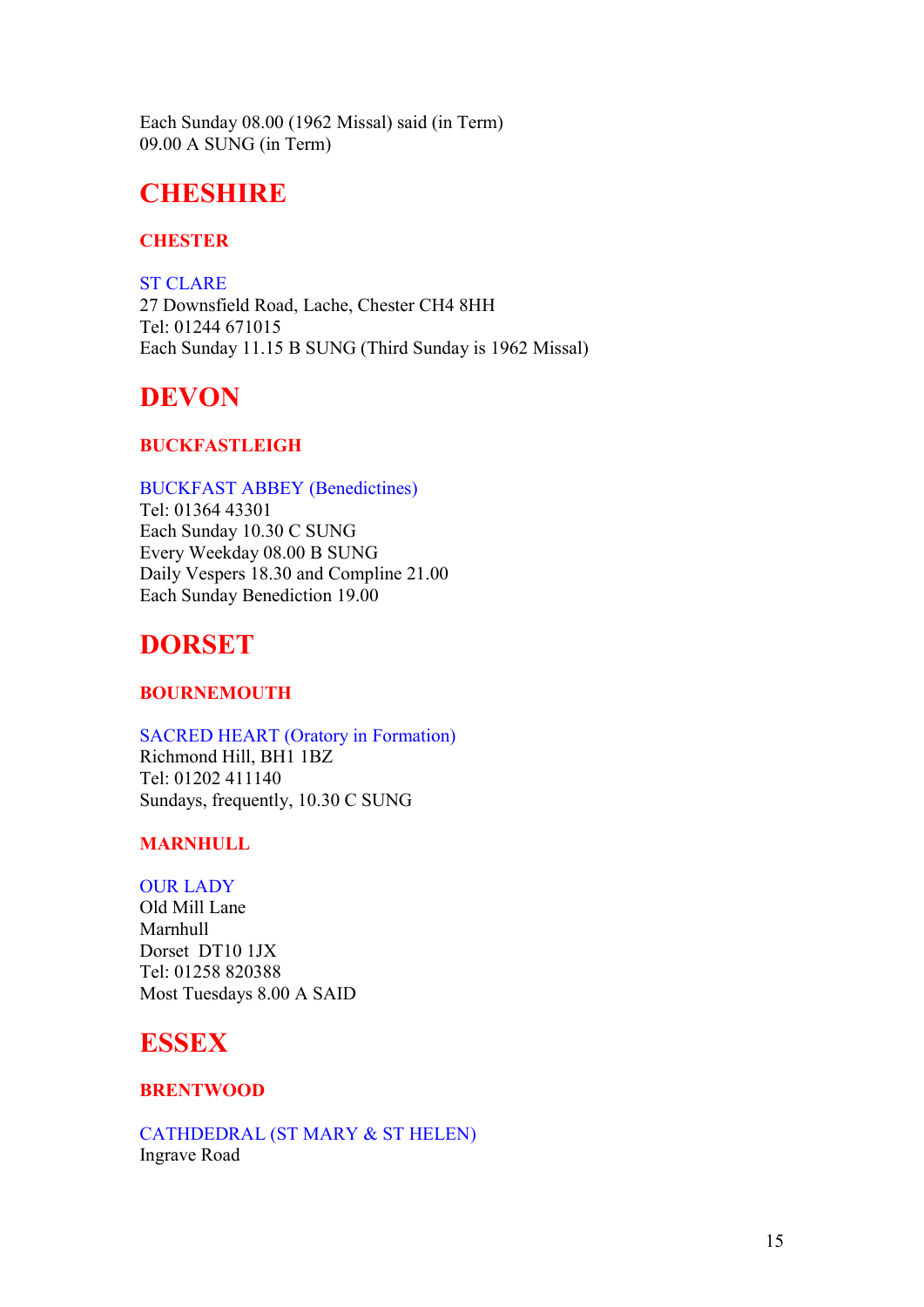Tel: 01277 210107 Each Sunday 11.30 C SUNG

# GLAMORGAN

### **CARDIFF**

### CATHDEDRAL (ST DAVID)

38 Charles Street, Cardiff Glamorgan, CF10 2SF Tel: 029 2023 1407 Each Sunday 11.00 C SUNG

# GLOUCESTERSHIRE

### **CHELTENHAM**

### ST GREGORY

St James Square Tel: 01242 523737 Each Sunday 11.15 B SUNG 1st Wednesdays 19.00 SAID (1962 Missal)

### PRINKNASH

### PRINKNASH ABBEY (Benedictines)

Cranham Tel: 01452 812455 MOST Sundays 10.30 C SUNG First Sundays 15.00 (1962 Missal) Third Saturdays 11.00 (1962 Missal)

# GREATER MANCHESTER

### **MANCHESTER**

### ST CHAD'S (THE ORATORY)

Cheetham Hill Road Tel: 0161 834 4104 Each Sunday 11.30 B SUNG Each Sunday 16.00 V & B and 16.45 (1962 Missal) SAID

# HAMPSHIRE

### **FARNBOROUGH**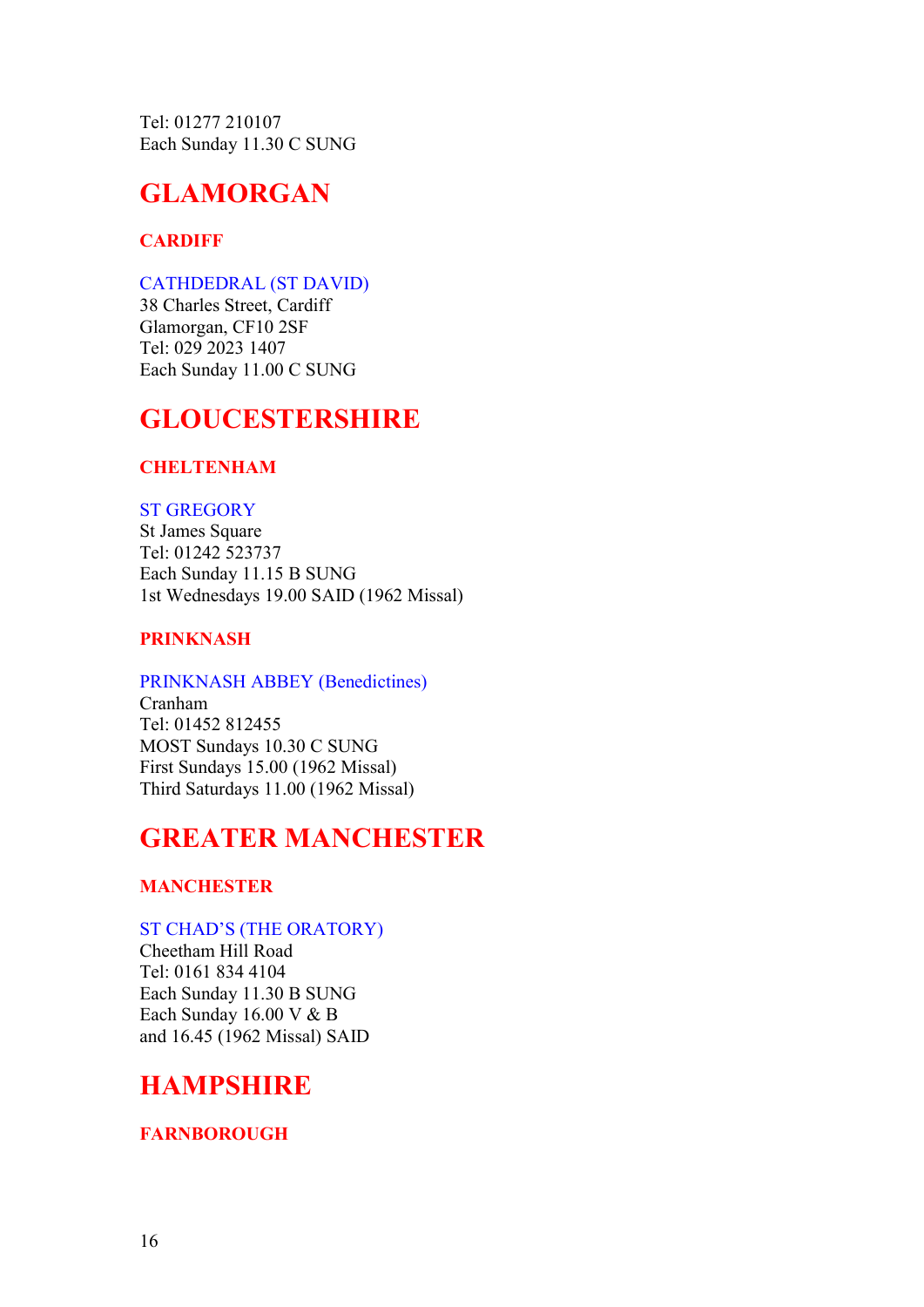### ST MICHAEL'S ABBEY (Benedictines)

Farnborough Road Tel: 01252 546105 Each Sunday 09.00 A SUNG Every Weekday 08.00 A SUNG (Mass is preceded by the Office of Terce) DAILY 16.45 Vespers NB: No admittance for latecomers!

# HERTFORDSHIRE

### **HODDESDON**

### ST AUGUSTINE

High Street Tel: 01992 440986 1st Sundays 17.30 A SUNG

# ISLE OF WIGHT

### **OUARR**

### QUARR ABBEY (Benedictines)

Tel: 01983 882420 Each Sunday 10.00 B SUNG Solemnities 10.00 B SUNG Every Weekday 09.00 B SUNG (Wednesdays 09.00 A SUNG)

### RYDE

### ST CECILIA'S ABBEY (Benedictine Nuns)

Appley Rise Tel: 01983 562602 Each Sunday, HOLYDAY & SOLEMNITY 10.00 A SUNG St Benedict (11 July) & Dedication of Church (12 October) 10.00 A SUNG Every Weekday 09.30 A SUNG Daily 16.45 Vespers Daily 19.45 Compline

# **KENT**

### HYTHE

### THE VIRGIN MOTHER OF GOOD COUNSEL

2 Lower Blackhouse Hill Hythe, CT21 5LS Tel: 01303 266430 Each Sunday 11.30 C SUNG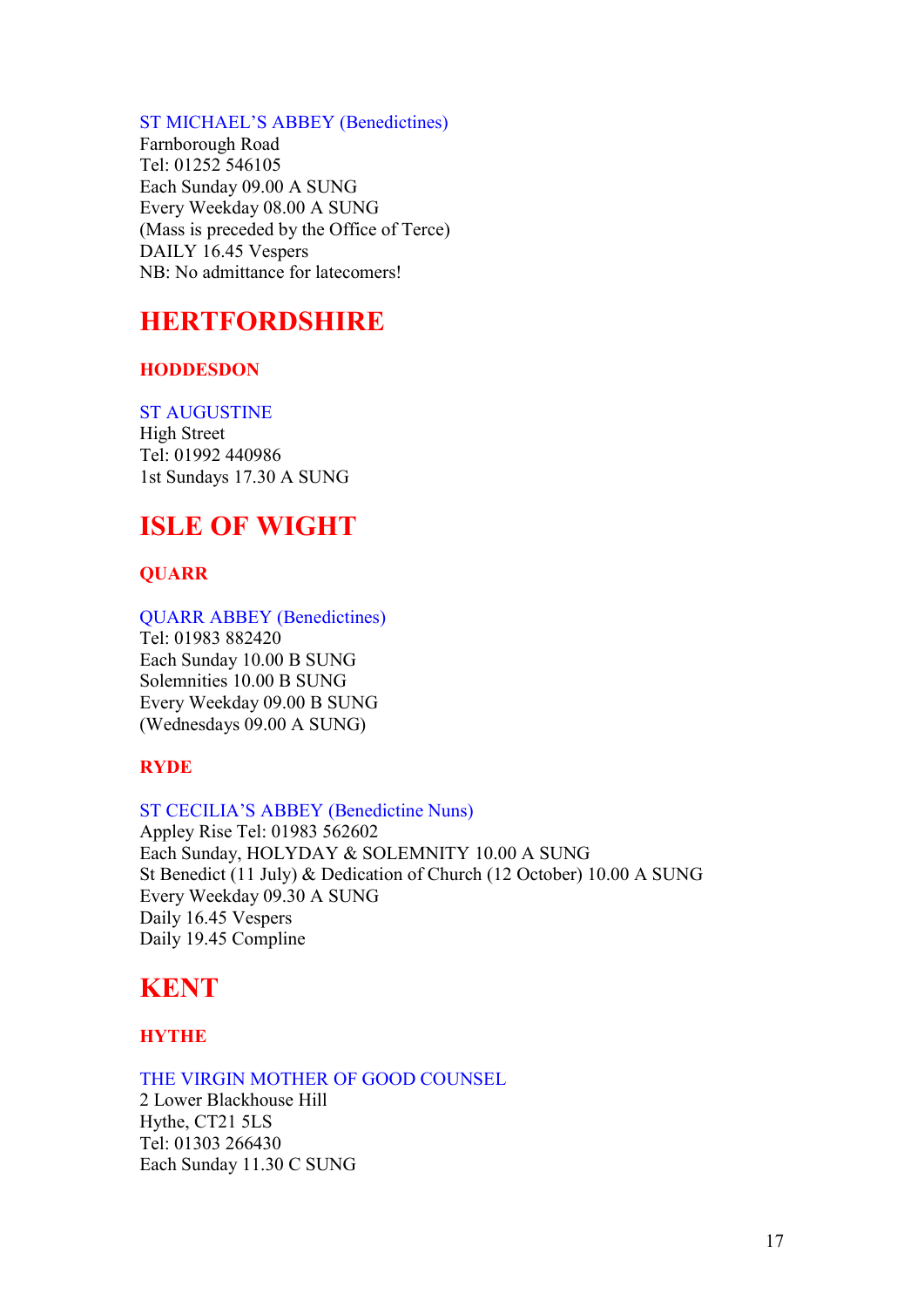### SEVENOAKS

### ST THOMAS OF CANTERBURY

Granville Road Tel: 01732 454177 Each Sunday 08.00 A SAID

# **LEICESTERSHIRE**

### **LEICESTER**

### HOLY CROSS PRIORY (Dominicans)

New Walk Tel: 0116 255 3856 Each Sunday 10.30 B/C SUNG

### **NARBOROUGH**

### ST PIUS X

Leicester Road Tel: 0116 286 3676 Alternate Saturdays 11.00 B SAID

# MERSEYSIDE

### BIRKENHEAD

### CARMELITE MONASTERY

12 Grosvenor Place, Birkenhead, Prenton CH43 1UA Sundays 08.00 B SUNG Weekdays (except Thursdays) 07.30 B SUNG Thursdays 07.45 (1962 Missal) SAID

### LIVERPOOL 3

### METROPOLITAN CATHEDRAL

Mount Pleasant Tel: 0151 708 7274 Each Sunday 11.00 B/C SUNG Each Tuesday 17.15 B/C SUNG Holydays 17.15 B/C SUNG

# NORFOLK

### **CROMER**

OUR LADY OF REFUGE 147 Overstrand Road, NR27 0JH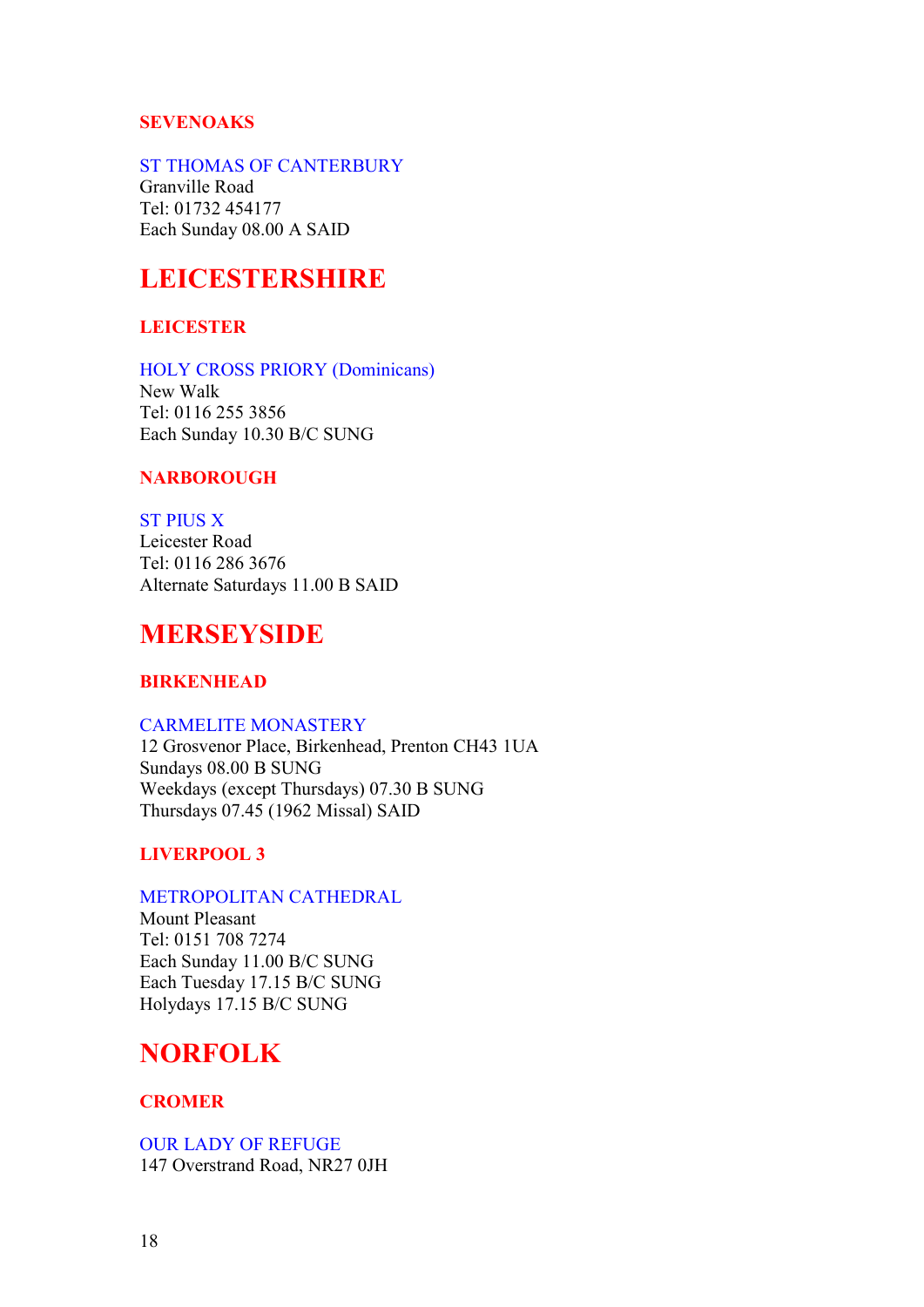Tel: 01263 822036 Each Sunday 09.00 C SUNG

# NOTTINGHAMSHIRE

### NOTTINGHAM

### ST BARNABAS' CATHEDRAL

Derby Road Tel: 0115 947 4758 Each Sunday 11.15 B SUNG

# **OXFORDSHIRE**

### **OXFORD**

### THE ORATORY (St Aloysius)

Woodstock Road Tel: 01865 57978 Each Sunday 08.00 (1962 Missal) SAID Each Sunday 11.00 A SUNG Solemn V & B Sun 17.30 Holydays and Major Feasts 12.15 (1962 Missal) SAID if on Weekdays 18.00 A SUNG or on Saturday 10.00 A SUNG Traditional Holydays 18.00 (1962 Missal) SUNG

### ST BENET'S HALL (Benedictines)

38 St Giles, OX1 3LN Tel: 01865 515006 Each Sunday (term time) 10.00 C SUNG Term time: Sundays, Tuesdays, Thursdays 18.30 Vespers

# **SOMERSET**

### DOWNSIDE

### DOWNSIDE ABBEY (Benedictines)

Stratton-on-the-Fosse Tel: 01761 232295 Each Sunday 10.00 B/C SUNG Every Weekday 08.35\* A or B SUNG (\*Different time on Solemnities) First Sundays 11.15 (1962 Missal)

## **SURREY**

**CHILWORTH**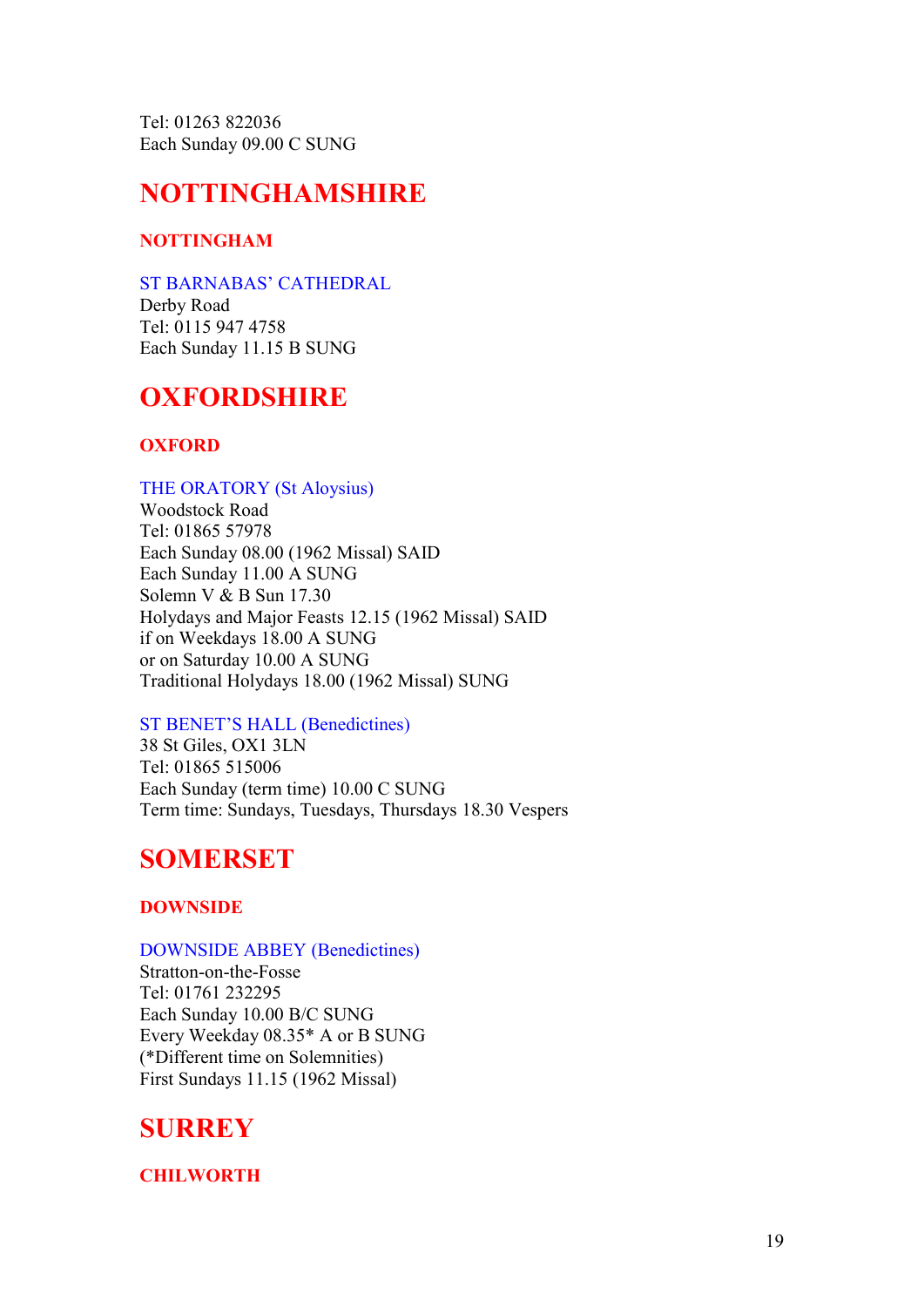### ST AUGUSTINE'S ABBEY (Benedictines)

Sample Oak Lane Chilworth, GU4 8QR Tel: 01483 899360 Each Sunday 10.00 B or C SUNG Monday to Saturday 09.00 B or C SUNG Vespers Saturday and Sunday 17.30, otherwise 18.00 Compline daily 20.30.

# SUSSEX (East)

### **ARUNDEL**

### CATHEDRAL OF ST PHILIP HOWARD

Parsons Hill, BN18 9AY Tel: 01903 882297 Each Sunday 11.15 C SUNG

### **HOVE**

### SACRED HEART

Norton Road Tel: 01273 732843 Each Sunday 11.30 B/C SUNG Holydays 19.00 B/C SUNG

# SUSSEX (West)

### PARKMINSTER (Nr Horsham)

### ST HUGH'S CHARTERHOUSE (Carthusians)

Henfield Road Tel: 01403 86231 Each Sunday and Holyday 10.30 A Said (Carthusian) NB: No admittance for latecomers!

# WARWICKSHIRE

### LEAMINGTON SPA

ST PETER APOSTLE 3A Dormer Place, Leamington Spa CV32 5AA Occasional Sundays 11.00 C SUNG

# WEST MIDLANDS

### BIRMINGHAM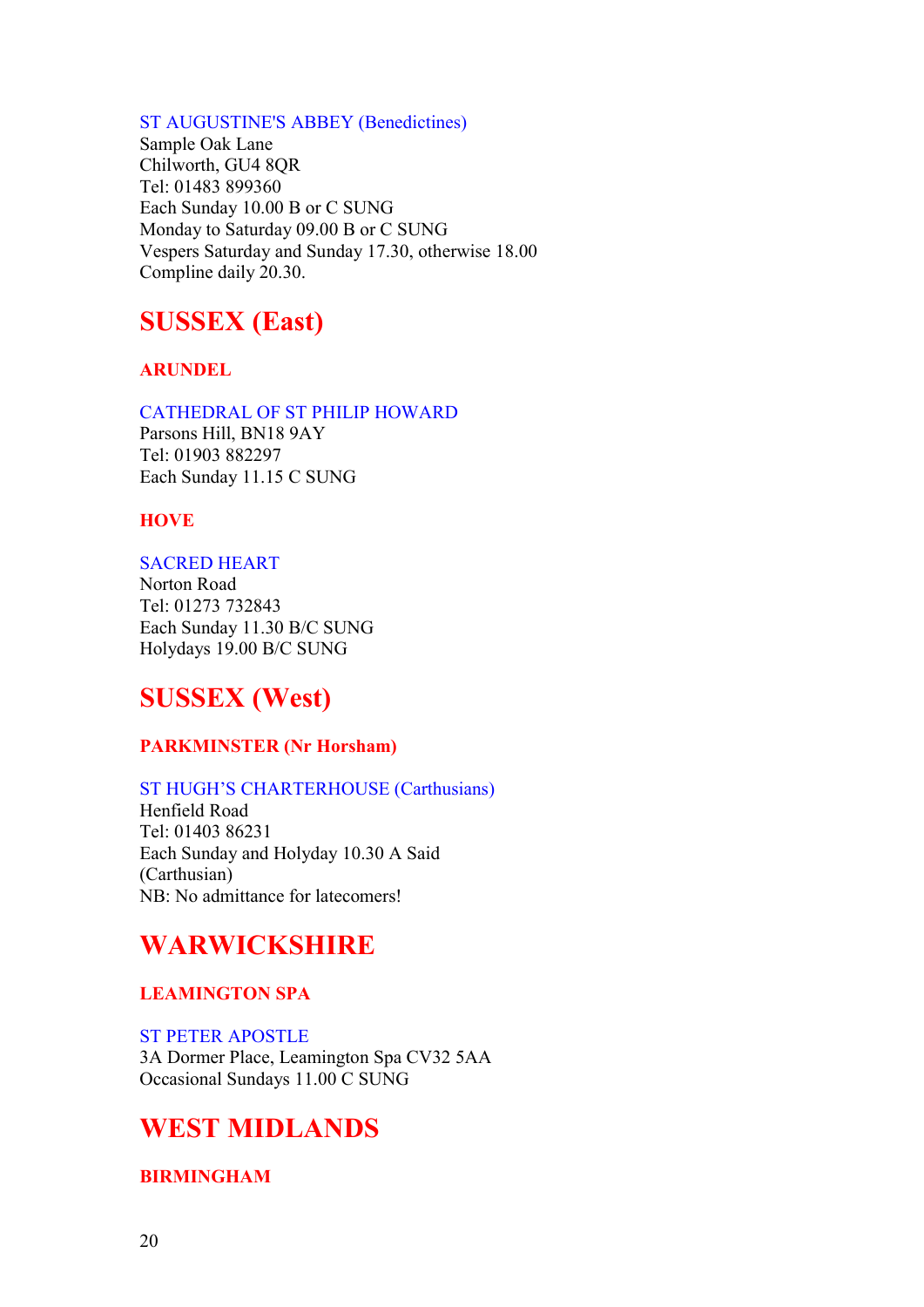### THE ORATORY

141 Hagley Road, Edgbaston Tel: 0121 454 4960 Each Sunday 10.30 (1962 Missal) SUNG Each Sunday 18.30 Solemn Vespers and Benediction Each Saturday 09.30 (1962 Missal) SAID Holydays and Major Feasts 19.30 (1962 Missal) SUNG

### ST CHAD'S CATHEDRAL

St Chad's Queensway Tel: 0121 236 2251 Each Sunday 11.00 C SUNG Holydays 18.00 C SUNG

### **SEDGLEY**

ST CHAD & ALL SAINTS

High Holborn Tel: 01902 882215 2nd Sundays 10.30 C SUNG

### SOLIHULL

### OLTON FRIARY

140 St Bernard's Road Solihull, B92 7BL Tel: 0121 706 0505 First Sundays 11.00 C SUNG

# WILTSHIRE

### WARDOUR

### ALL SAINTS

(from Tisbury) Tel: 01747 870228 Each Sunday 11.00 C SUNG

## **WORCESTERSHIRE**

### LITTLE MALVERN

### ST WULSTAN

Wells Road, WR14 4JL Tel: 01684 574658 Alternate Sundays 10.30 C SUNG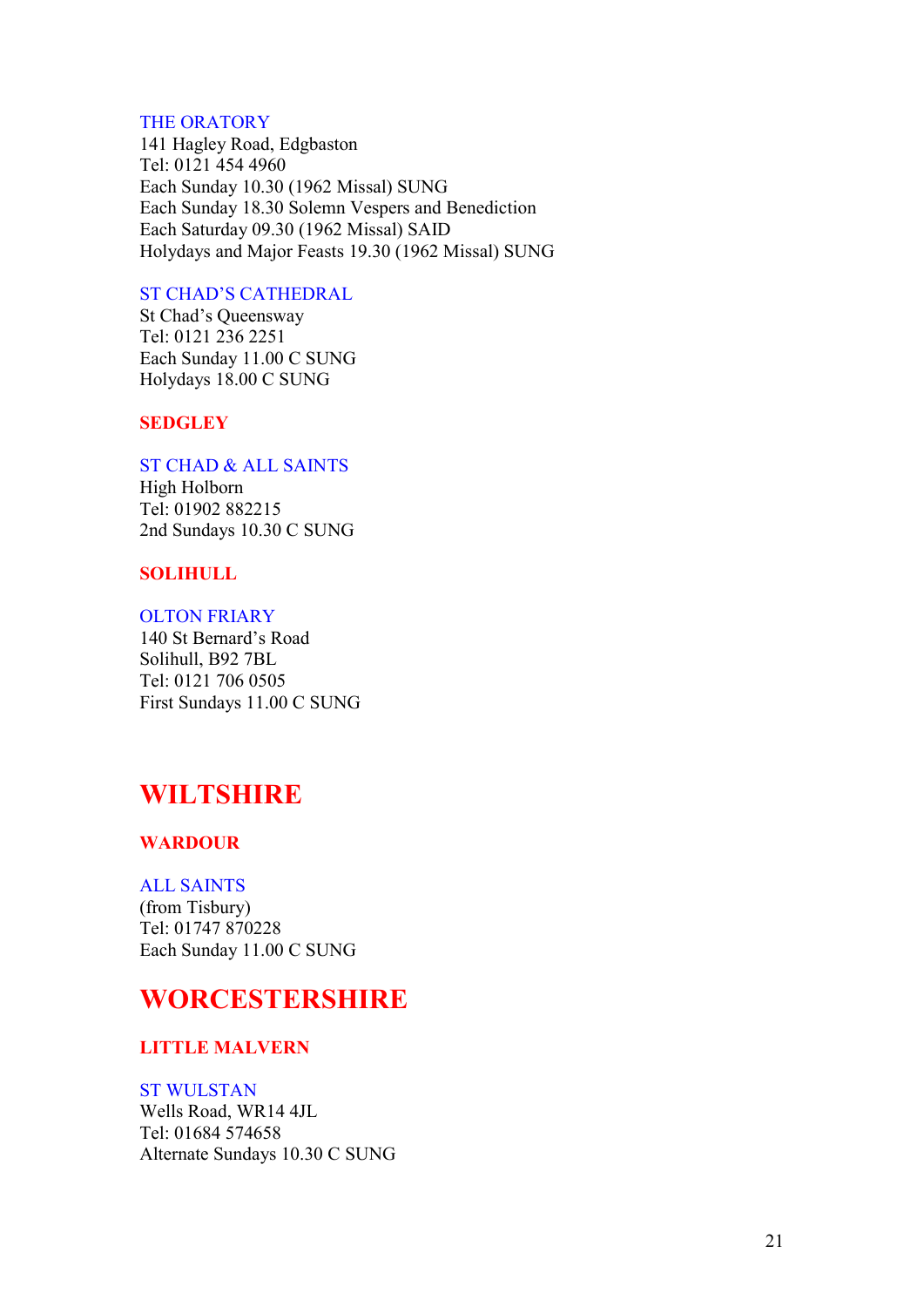# YORKSHIRE

### AMPLEFORTH

### AMPLEFORTH ABBEY (Benedictines)

Tel: 0143 93225 Each Sunday 10.00 C SUNG Every Weekday 08.40 C SUNG

### LEEDS

### CATHEDRAL OF ST ANNE

Cookridge Street, Tel: 0113 245 4545 Each Sunday 11.00 B SUNG 3rd Sundays 8.00 SAID (1962 Missal) Weekdays (Monday to Thursday) 17.30 B SUNG

### YORK

### ST WILFRED'S ORATORY

Duncombe Place, YO1 7EF Tel: 01904 624767 Sundays 12.00 (1962 Missal) SUNG Holydays of Obligation 18.00 (1962 Missal)

# **SCOTLAND**

### **KIRKALDY**

ST PIUS X Brodrick Road Templehall, Kirkaldy Fife, KY2 6EY Tel: 01592 261901 Each Sunday 19.00 A Said

### PLUSCARDEN (Morayshire)

### PLUSCARDEN ABBEY (Benedictines)

near Elgin Tel: 0134 389 257 Each Sunday 10.00 A SUNG Every Weekday 09.00 A SUNG preceded by Terce at 08.45 Vespers: Daily 17.15 Compline: Daily 20.00

### IRELAND